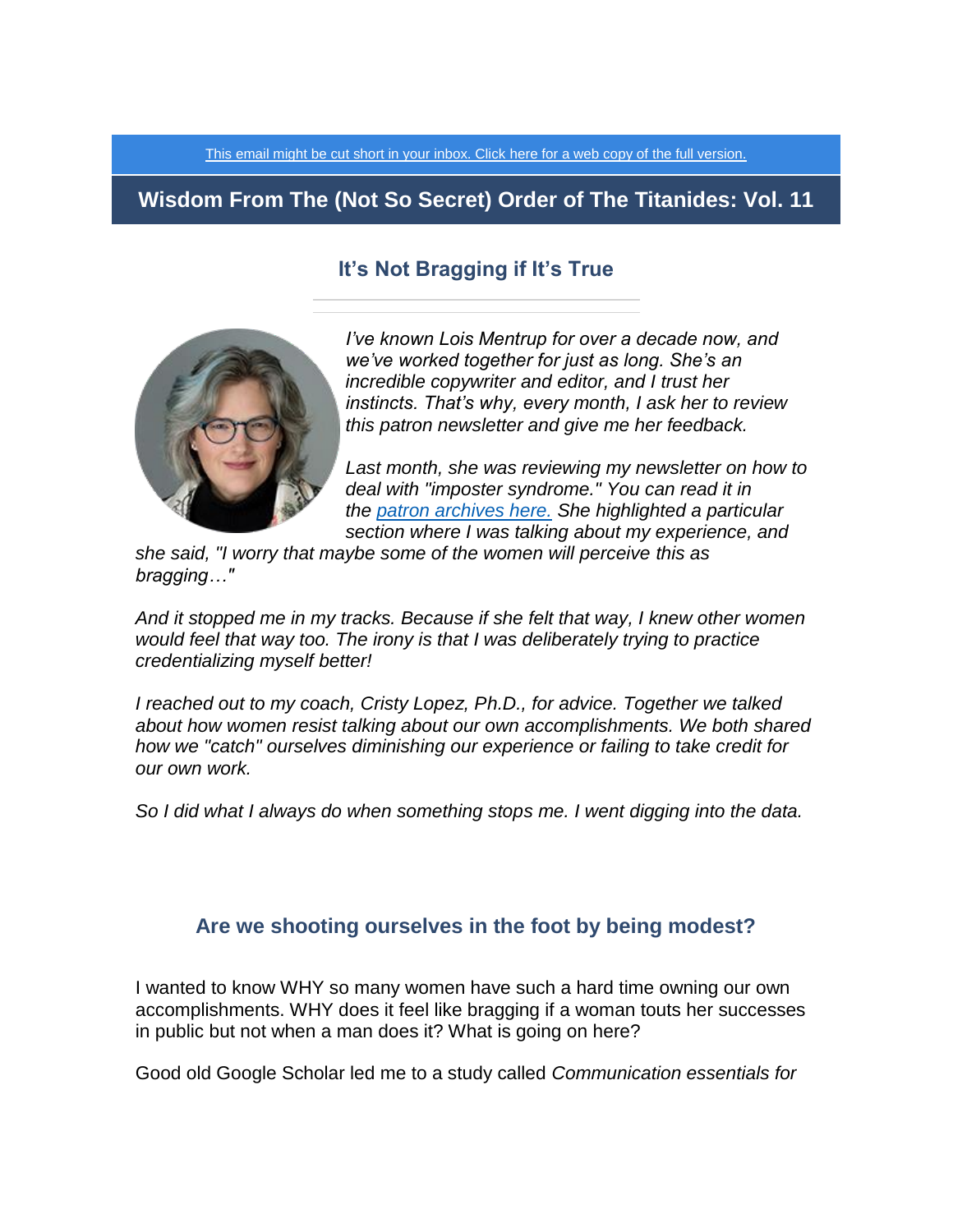*female executives to develop leadership presence; Getting beyond the barrier of understating accomplishment* by Anett D. Grant and Amanda Taylor at the Kelley School of Business at Indiana University.

Now Grant and Taylor knew the grim statistics about women in the business world. They knew that there is a shortage of female CEOs, directors, and board members at the highest levels. And they knew that despite a lot of attention on this fact, progress has been very slow.

Here's where it gets interesting…

Grant and Taylor wondered if there was something about HOW women talk about their accomplishments that could be getting in the way of their success. In other words, could a little more bragging and a little less humility help us rise higher?

To find out, they interviewed 20 men and 20 women with similar titles, industries, and years of experience. They asked both men and women the same question.

It's a question you might be asked when interviewing for an executive position. And it gets to the heart of how men and women talk about their accomplishments.

The researchers asked all the participants, "In your career, what are the accomplishments you are the most proud of?" Then they analyzed the answers. They were shocked at what they uncovered…

### **Men give credit to themselves, but women give credit to the magic elves…**

### **Turns out there is a significant difference in how men and women credentialize themselves.**

What Grant and Taylor discovered is that in general, as women, we downplay or simply fail to mention our significant accomplishments. We have difficulty owning success, demanding recognition and projecting confidence.

When they reviewed the tapes, Grant and Taylor found that we tend to use fewer numbers. Women make fewer references to the impact our work has on the bottom line. Or any line for that matter. We take less credit for products or processes that we've developed that helped the client or company.

We also use fewer "I" statements. Instead we default to "we" statements or we remove the subject altogether, even when we did most of the work ourselves.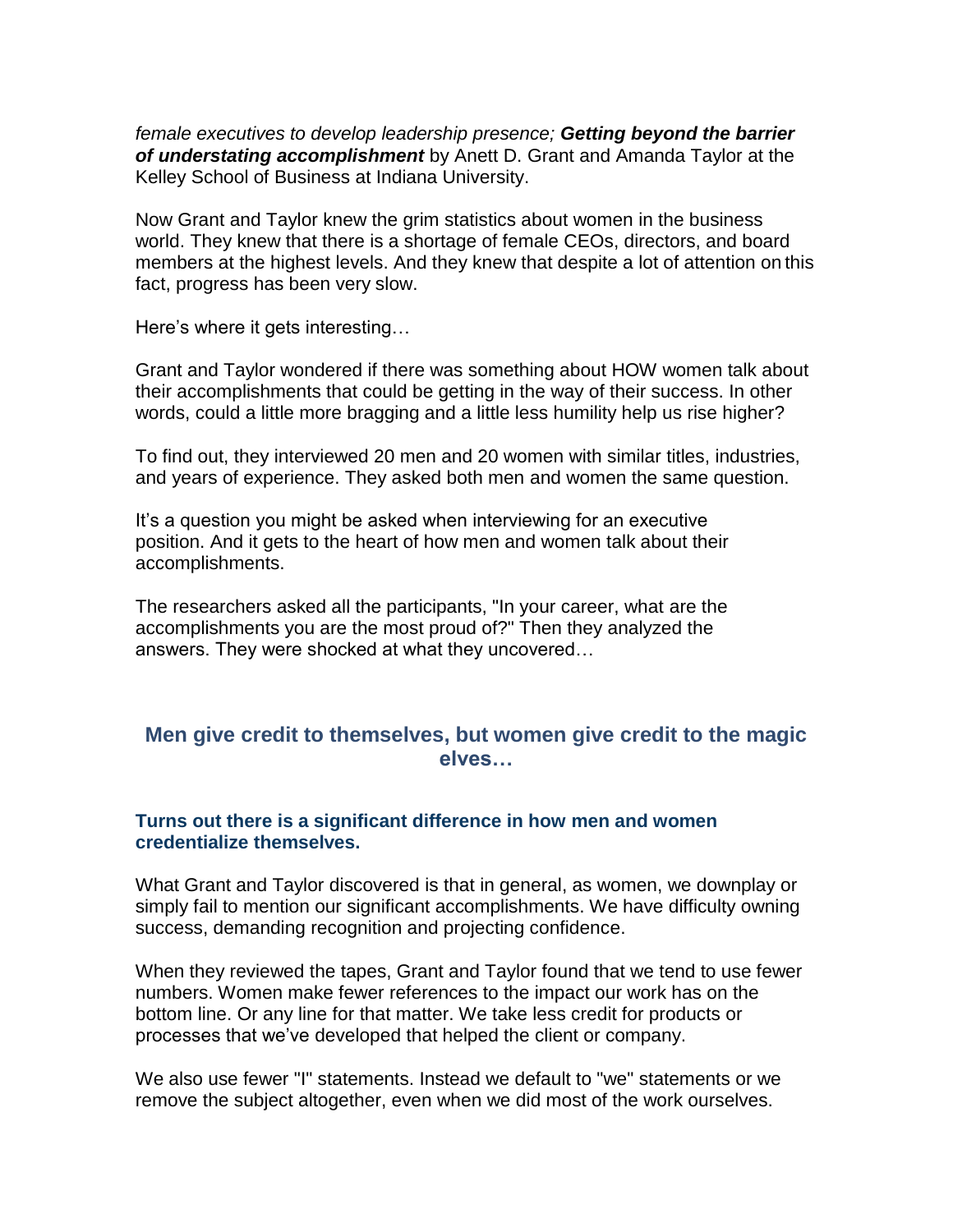#### **This is a problem because it means we are not seen as leaders.**

As one researcher explained, "Women may be passed over in favor of men because males, who are often in a position to hire, are predisposed to hiring individuals similar to themselves."

Because we do not credentialize ourselves in the same way as men, with the same kind of language, our experience can be misinterpreted or overlooked.

But as Lois pointed out, it's a double-edged sword. Because, as a woman, if you DO tout your own accomplishments, you can be perceived as bragging, even if it's true.

A few clever women came up with a creative solution. They used the impersonal voice to list their accomplishments. Instead of saying, "I completed the project three weeks ahead of schedule…" They said, "THE project was completed three weeks early." Or instead of saying "MY copy generated \$10 million in sales…" They said, "THE copy generated \$10 million in sales."

The danger is, when you remove the actor altogether, it sounds like magic elves did all the work! And it can make you sound more removed or detached. So use the impersonal voice if it makes you feel more comfortable listing your accomplishments. But make sure to use "I" on occasion to remind your audience that there is a real woman behind that curtain.

# **The Best Way to Add Specifics to Your Bio**

In addition to using "I" more, it turns out there are some very specific ways you can talk about your experience that increase your authority – without making you sound like "you're so vain," as Carly Simon so famously put it.

One of the most important things you can do when writing your bio, creating your website, or pitching a client… is add "dimensionalizing content."

Basically, you need to add details, facts, figures, and descriptions to dimensionalize your accomplishments.

According to the study authors, there are 5 simple ways you can dimensionalize your accomplishments that increase your authority…

1. Use numbers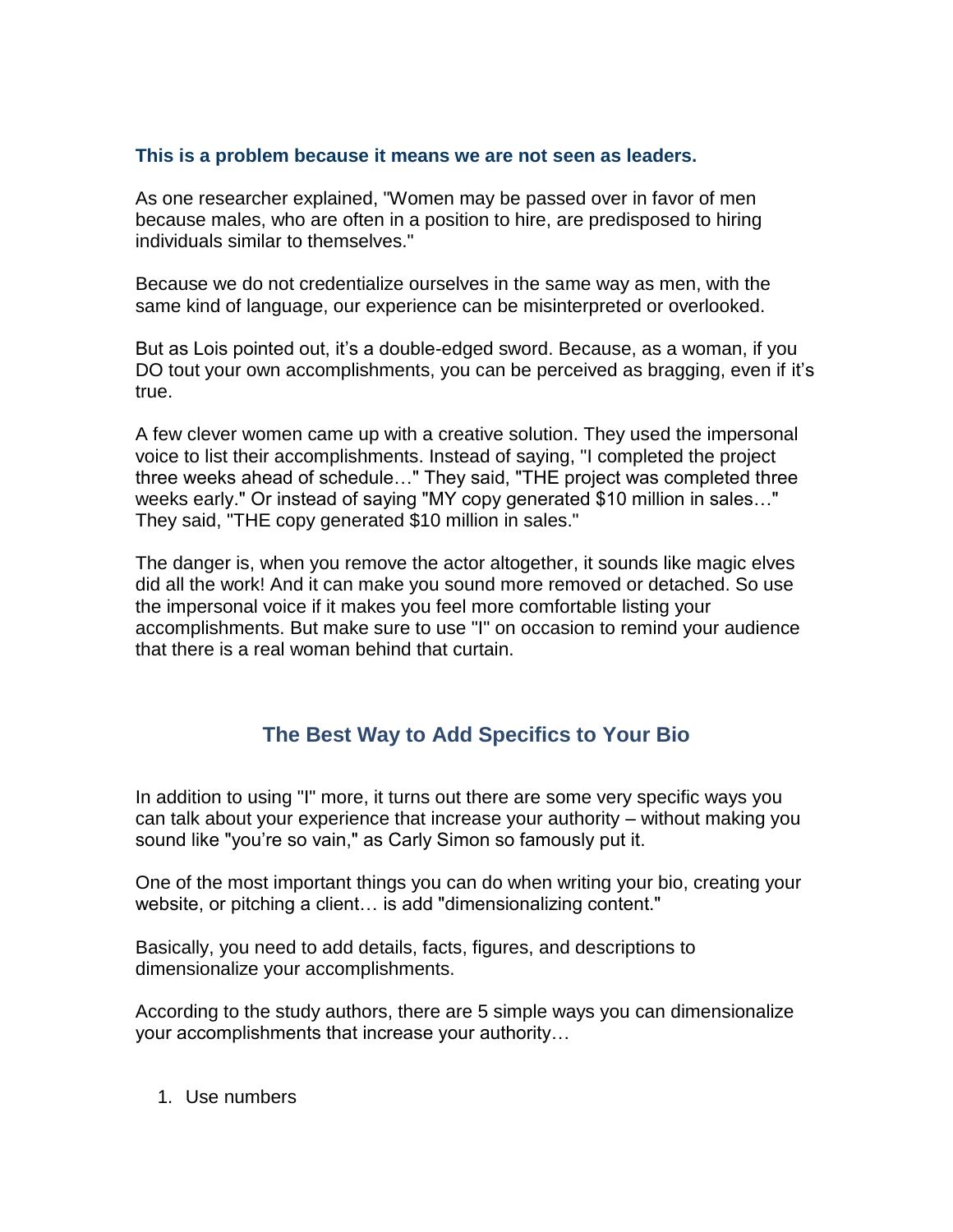- 2. Describe the positive monetary impact your work had on the client or company
- 3. Talk about your people skills; take credit for mentoring and team building
- 4. Detail any products or processes that you've developed that benefited your client or company
- 5. Talk about how long you've been in the industry or at the company

### **When Grant and Taylor compared the responses, only 45% of the women hit more than two of these key authority categories in their answer compared to 90% of the men. That's HUGE.**

In fact, this was the single biggest difference in how men and women responded to the question about their accomplishments.

For example…

- 9 out of 10 men used specific numbers in their answer. But only 5 out of 10 women used numbers.
- Not only that, but while 9 out of 10 men talked about the positive monetary impact of their work… Less than half of the women talked about monetary impact.
- And while 9 out of 10 men described a product or process they had developed, only a little over half of the women did the same.

Ladies, it's time to get specific with our answers.

# **Use This Checklist When Writing Your Bio For Your Website**

Now before you run out and re-write your bio, I have another resource for you. This year, I met Adam Witty, author of the book *Authority Marketing,* at the Titans Mastermind.

Adam gave a great talk on how to build up your credibility with your audience. Here is his checklist for writing an awesome bio for your website:

- $\sqrt{}$  Lead with your title
- ✓ Wow them with your numbers
- ✓ List your awards
- $\sqrt{2}$  Feature your publicity (Were you on the news recently?)
- $\sqrt{\ }$  Feature your owned media (like your podcast, etc.)

✓ Position yourself as a credible expert outside of the practice/business (For example, do you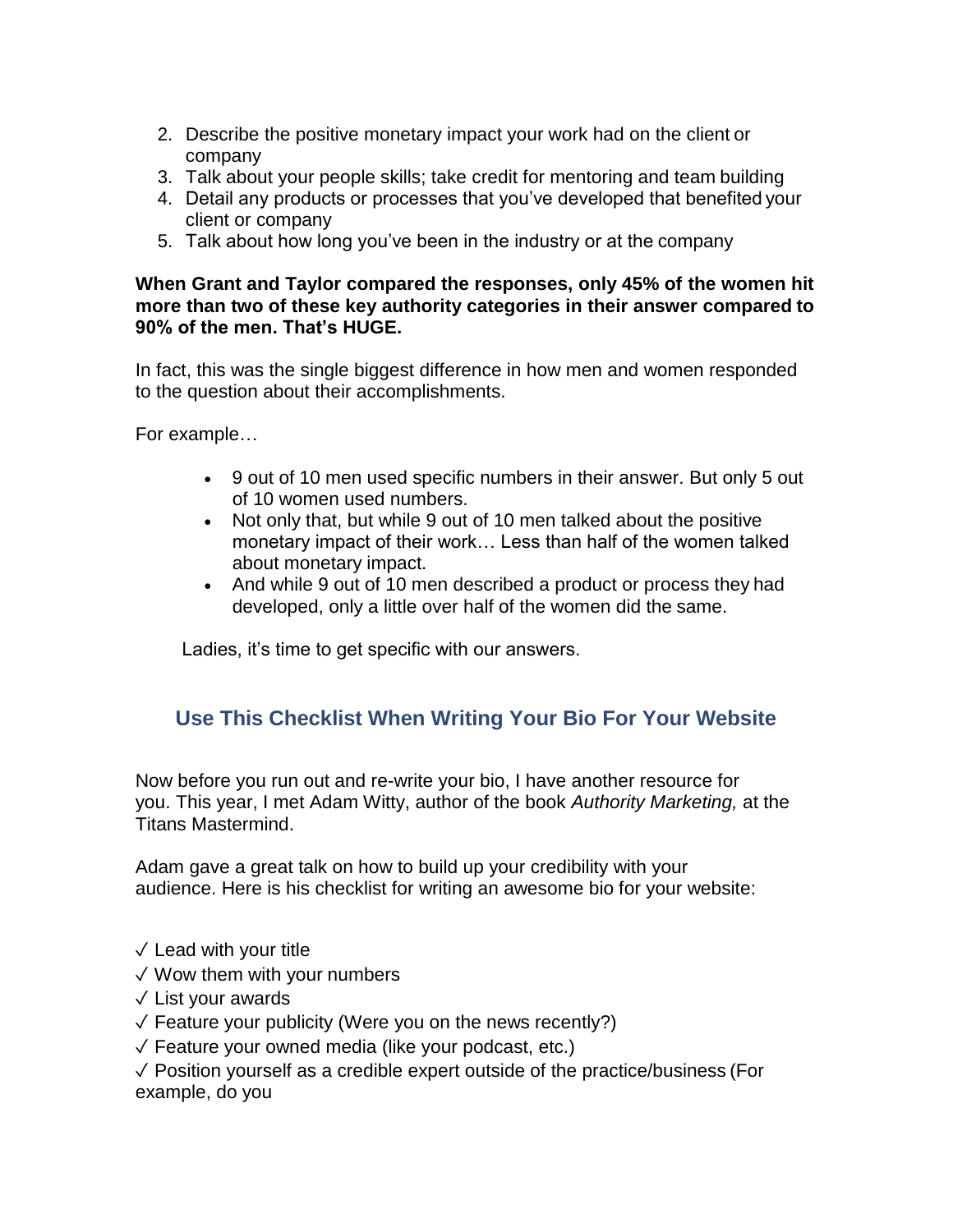sit on the board of a non-profit, etc.?)

After I read the results of Grant and Taylor's study and reviewed Adam Witty's checklist, I went back and looked at my own bio. Sure enough, I was missing a lot of the pieces.

I've included the "before" and "after" here so you can see the difference. You'll notice that I included some numbers in my "before" example, even from when I was first starting out as a copywriter.

You can do this too. Even if you're early in your career as a copywriter, pull in numbers from all your work experience. I made the connection between my career in the art world and the venture capital world because all of my clients are "entrepreneurs" in one way or another.

Remember, your bio is a work in progress, and you need to revisit it often.

### **MY BIO BEFORE:**

Marcella Allison, [https://marcellaallison.com/,](https://marcellaallison.com/) has over 25 years of experience working with successful entrepreneurs. She managed a multimillion-dollar art gallery and performed venture capital due diligence for over \$50 million in financing for biotech start-ups. Now, as a copywriter and consultant, she works with some of the top direct-response copywriters and marketers in the country.

Her company, Copy Harvest, assists companies in maximizing their copywriting resources. Her clients include *The Motley Fool*, *Bottom Line, Inc.*, *Advanced Bionutritionals*, *Money Map Press*, *Natural Health Sherpa*, and others.

She is the founder of [https://Titanides.com,](https://titanides.com/) an organization dedicated to promoting female entrepreneurs, marketers and copywriters. For more information, contact Marcella at [Marcella@titanides.com.](mailto:Marcella@titanides.com)

### **MY BIO AFTER:**

Marcella Allison, [https://marcellaallison.com/,](https://marcellaallison.com/) is the CEO of Copy Harvest LLC and the founder of Titanides LLC, [https://titanides.com,](https://titanides.com/) an organization dedicated to promoting female entrepreneurs, marketers, and copywriters.

As a copywriter, she currently works with some of the top direct-response companies in the industry. Her clients include *The Motley Fool*, *Bottom Line, Inc.*, *Advanced Bionutritionals*, *Money Map Press*, *Metabolic Living* and more. Her copy has generated over \$100 million in sales for financial trading services, alternative health supplements, and information products.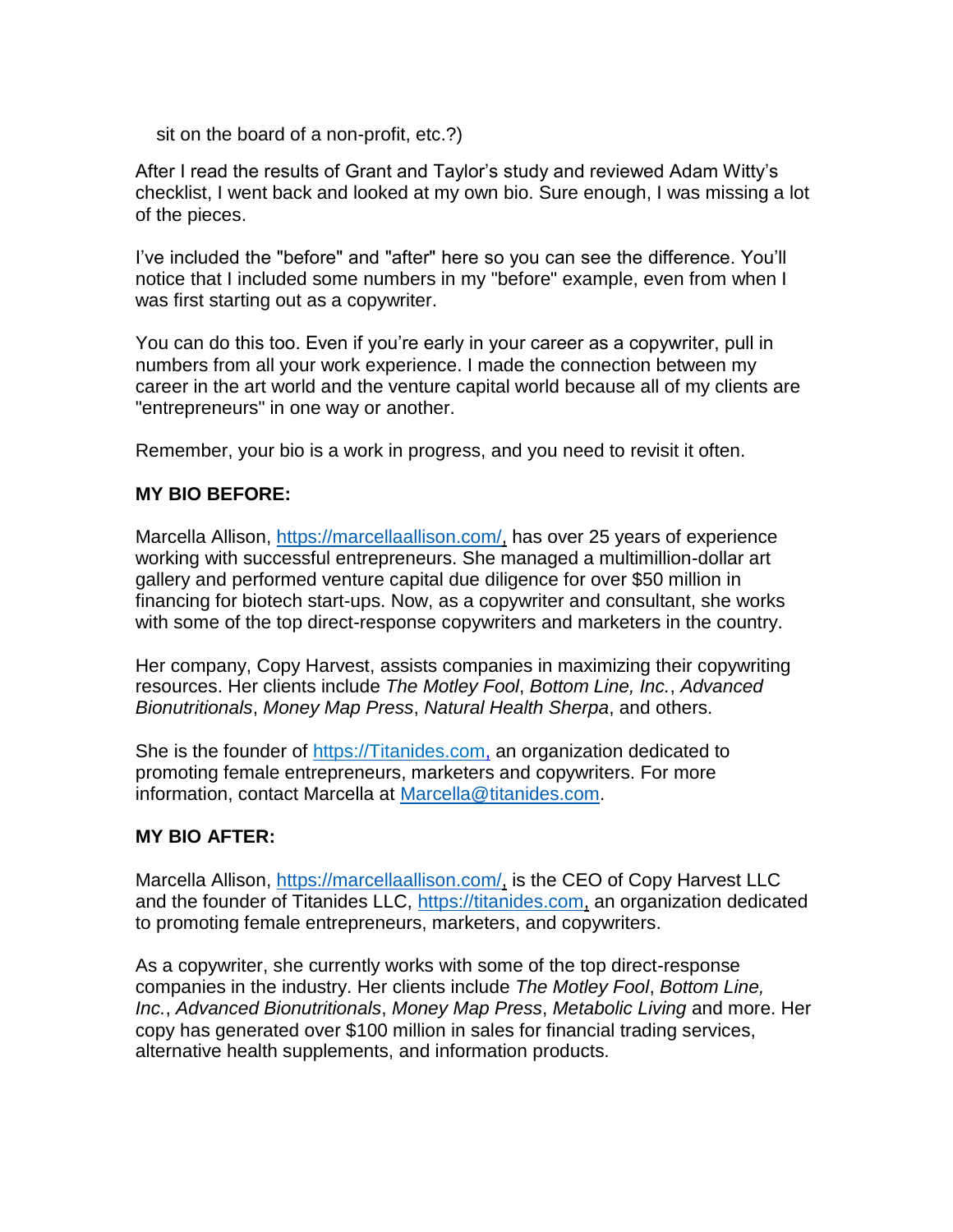As a mentor and copy chief, she leads *Money Map Press*'s proprietary training program for in-house and freelance copywriters. She also mentors over 600 women in the Titanides.

In 2018, Marcella was awarded Copywriter of the Year by American Writers and Artists Inc. (AWAI) for her outstanding performance record and impact on the copywriting industry. She's a regular featured speaker at industry events, including AWAI's Copywriting Success Bootcamp, Copy Chief LIVE, and The Copywriter Club In Real Life.

Marcella is the co-author of *Why Didn't Anyone Tell Me This Sh\*t Before?,* a collection of wit and wisdom from women in business. As the founder of the Titanides, she is dedicated to building a new arena, where dynamic, creative women co-mentor, elevate, and support each other on the journey to success.

### **How does this sound to you?**

Now, I'll confess that it was hard for me to write that second version. I even called one of my mentors, Henry Bingaman, to confirm that it wasn't bragging to use that \$100 million sales figure. I swear I could hear him rolling his eyes over the phone.

I forced myself to pretend I was writing about someone else. I imagined myself as the client. You can do the same thing.

Or pair up and have a fellow Titanide write your bio and then do the same for them. You could interview each other, following the categories and checklist above. I remember Kim Krause Schwalm telling me years ago that she swapped with fellow Titanide, Belinda Brewster, for her first website. I thought it was a brilliant idea.

Finally, practice owning your success. Don't be afraid to use an "I" statement now and again. It's fine to include your team in the "we," but be willing to say "I" as well. When you feel like you're bragging, check in with someone. Just ask, "How does this sound to you?"

In the end, Lois and I figured out that it was all the "name dropping" that felt like too much for her. So, we removed a few of the specific names but left in the numbers, and that felt right to both of us. And she is the one who wrote the press release when I was awarded Copywriter of the Year by AWAI, because I literally couldn't do it myself.

So I hope you'll take some time in the new year to review your own bio and see if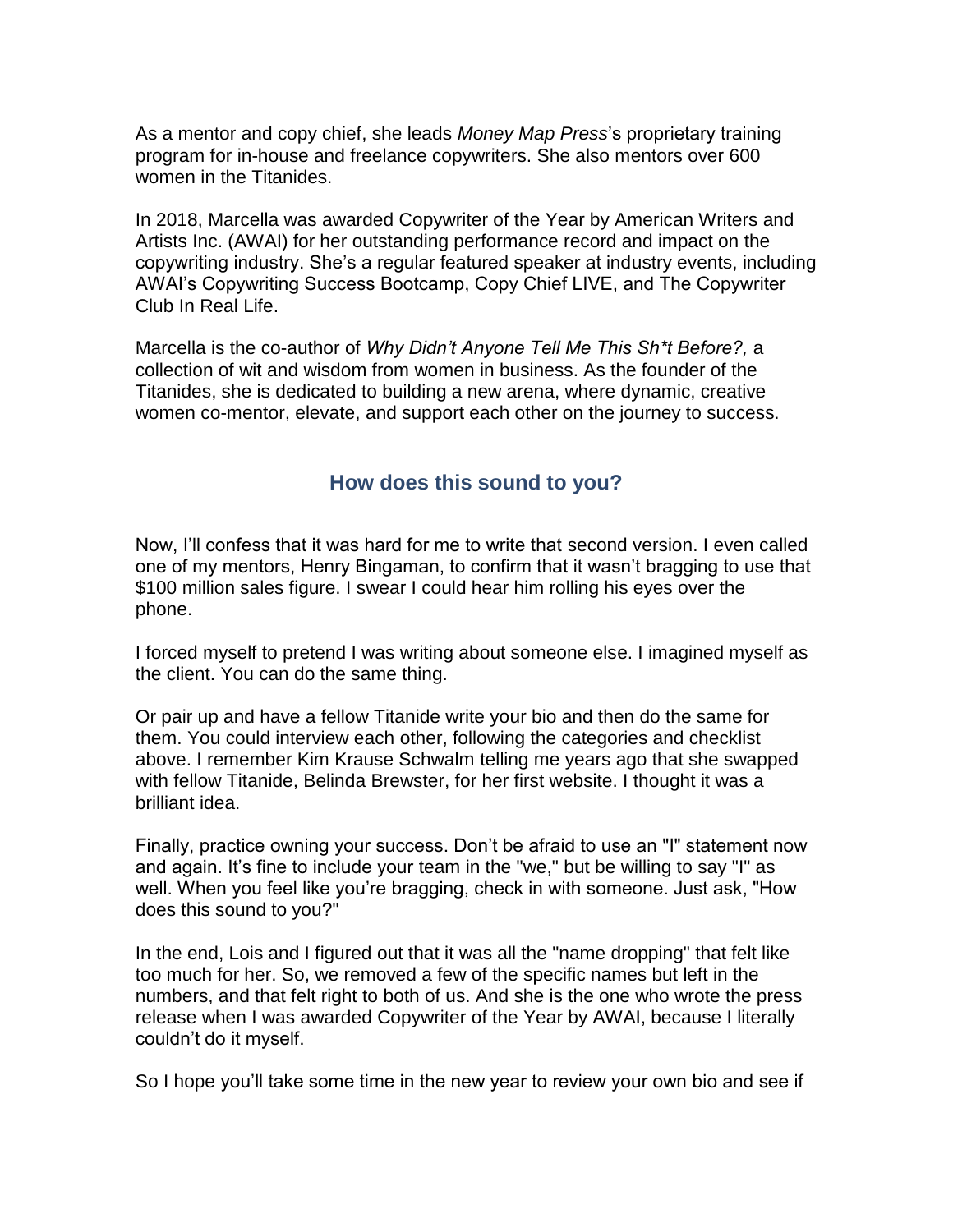it needs updating. Feel free to post your bio in the [Titanides Facebook group](https://www.facebook.com/groups/Titanides/?ref=bookmarks) for feedback. Or you can ask someone to partner with you in revising it.

Let's all practice getting comfortable taking credit for our accomplishments. After all, those magic elves never show up to do the dishes or decorate the tree when I ask them to. I'm done giving them credit!

Love,

**Marcella** 

P.S. Because we're all crazy busy with the holiday season, we've very efficiently combined both your newsletters into one issue this month. Please read on to find all your December Titanides updates below.



Welcome to your December Titanides updates. This is your quick and easy way to catch up on what's going on in the Titanides community. These emails sum up and link you to all the insightful conversations, events, and networking opportunities for the month.

# **Lessons Learned**

Our fearless leader was a guest on the Business of Writing Podcast with fellow Titanides hosts Laura Gale and Rachel Mazza. If you haven't listened to their podcast yet, you'll love it. Plus you'll find lots of great Titanides in their podcast archive. So take a listen while you're wrapping those presents…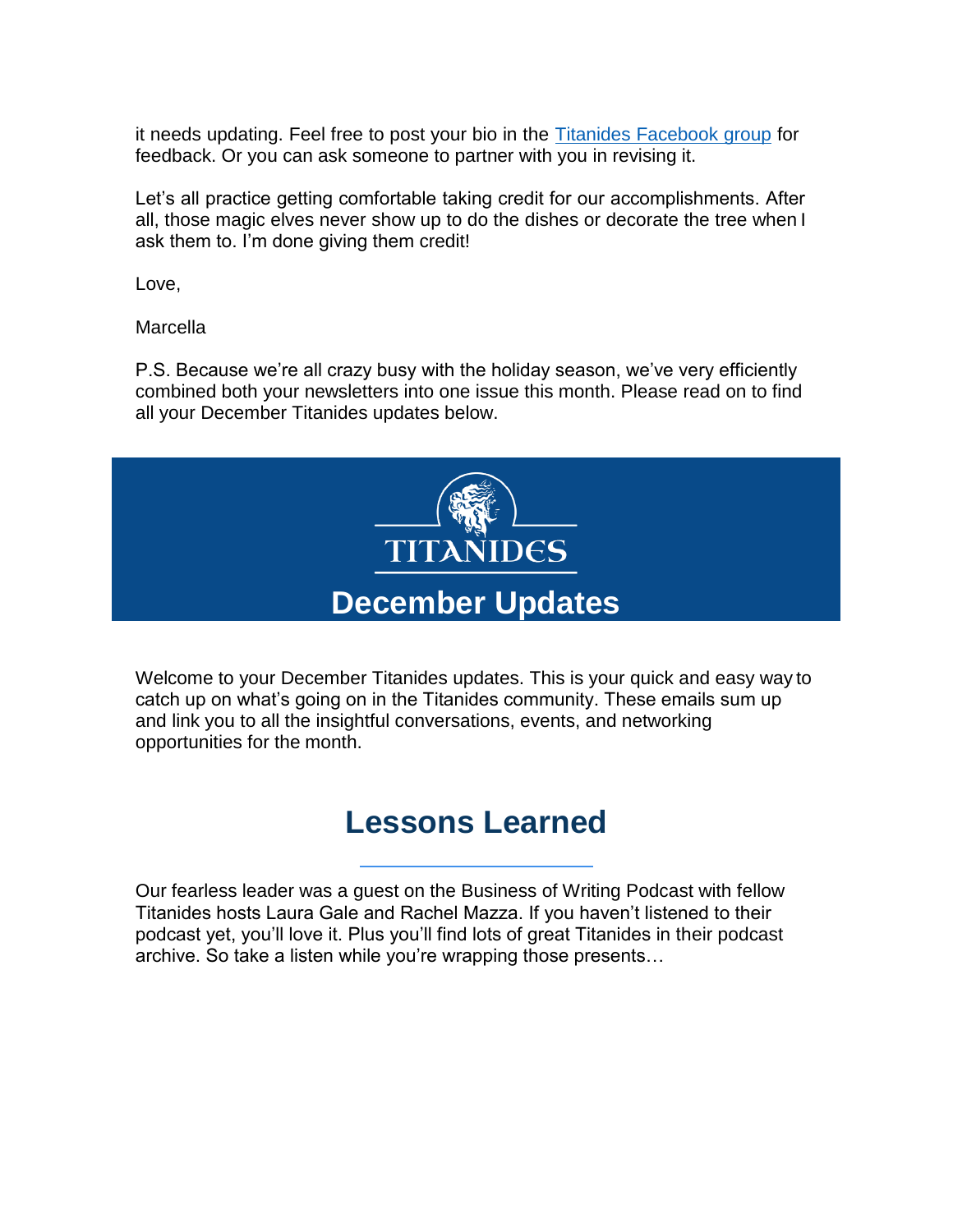

In this podcast, Marcella reveals…

- What she learned in the art world that helped her understand the passionate, high-intensity world of copywriters
- The rule she lives by when employing junior writers, passed on from salty old art trader
- How to keep the lights on when you're working on a big project and haven't gotten paid (yet)
- Why she's never stopped writing "quick and dirty" emails for publications that can't pay her marquee rates (ya know, the big bucks)
- How she handles the intense criticism and copy fatigue that rains down on you during major projects
- Why she started a co-mentoring group for women, and how that's grown into a whole movement (and why mentoring is so important for *all* writers)...

And a whole lot more practical, applicable insight that will have you itching to sit down and get writing.

Follow this link to listen to Marcella's lessons learned:

[Click Here to Listen](https://www.businessofwritingpodcast.com/bow-031-rising-together-marcella-allison/)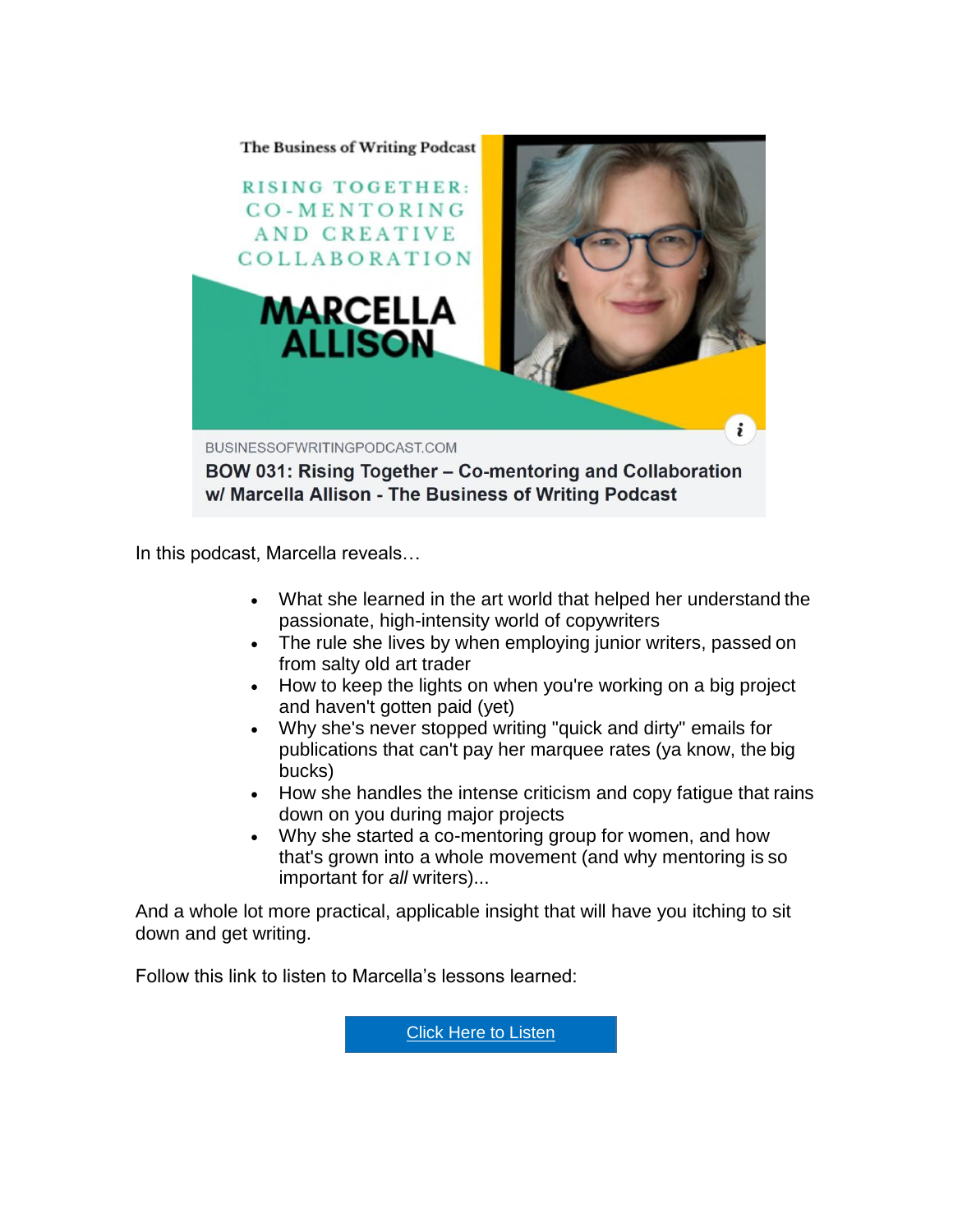# **Featured Titanides**

### **Let it go LIVE!**

Maybe you're just starting out and still await the day when all your hard work pays off. It isn't just the payday that is so satisfying but also seeing your work go live on the Internet or get mailed out. Titanide, Liz Farr, is no stranger to this feeling. But she still gets a huge kick out of it.

[Congratulate Liz on her accomplishments!](https://www.facebook.com/groups/Titanides/)



# **Mentoring Moment**



A note from Marcella about the first ever Titanides Literary Salon:

Thank you so much for participating in our first ever Titanides Literary Salon with my friend and mentor, Brian Kurtz.

To be honest, I wasn't sure how this was going to go. And Brian was a little nervous too! That's because the Salon is more intimate and personal than a podcast or book club. It's a unique experience that combines journaling with indepth mentoring and conversation. Plus, Brian was the first man to share this intimate writing exercise with us.

The result was absolutely magical. Brian wrote with us and shared his personal experience as well as wisdom from over 40 years in direct marketing. We had such a great time together that Brian joked that he was thinking of becoming a woman so he could join the Titanides.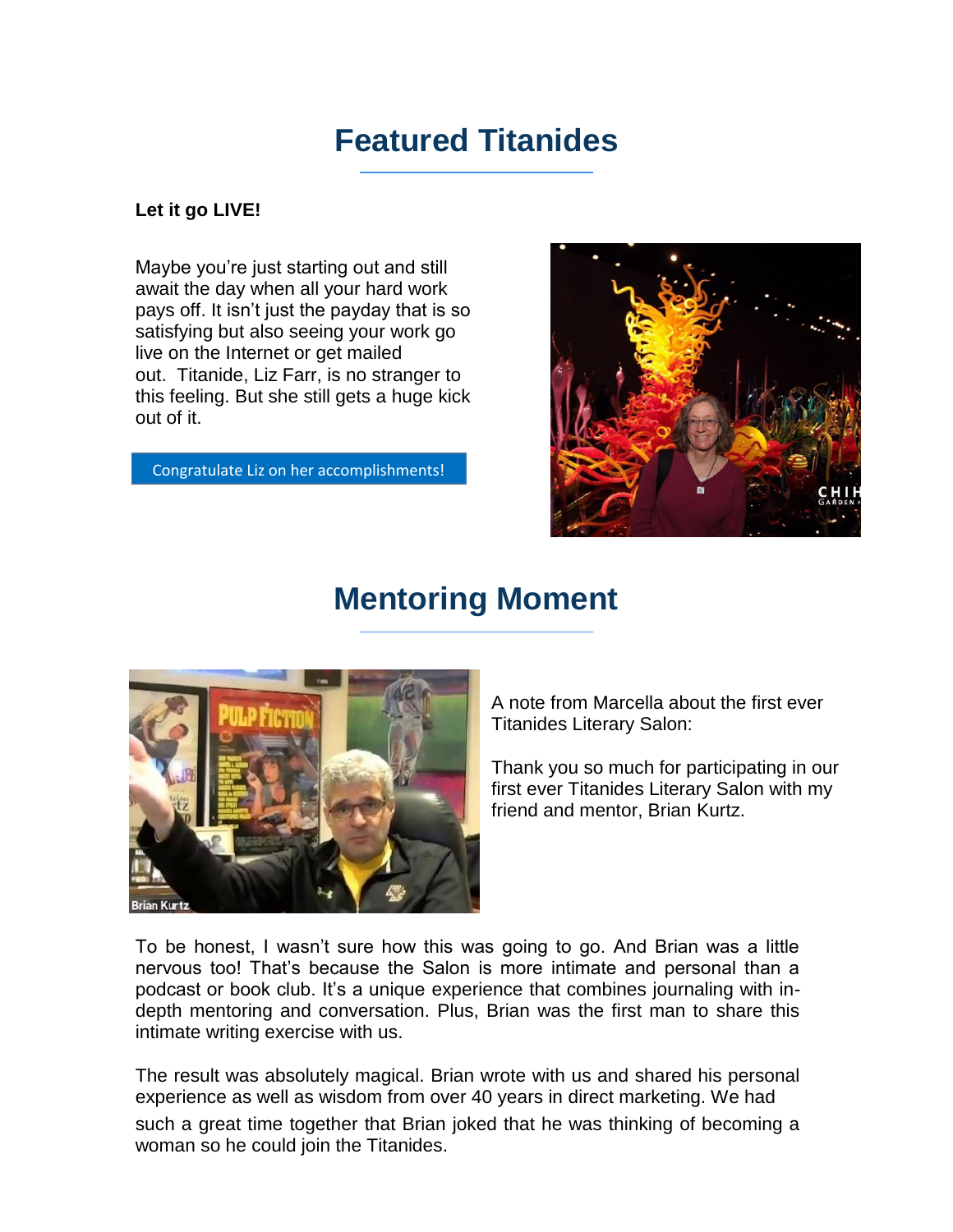I am so grateful for all of you who joined in to listen, jumped in with questions and emailed your feedback after the call.

## **FOR PATRONS ONLY**

Several of you asked about getting the recording. GOOD NEWS! If you are a Titanides patron, it is now available to watch on the Titanides website.

If you're a patron member of the Titanides, go [HERE](https://titanides.com/members-only-videos/the-titanides-literary-salon-archive/) to check it out.

Reminder: As a member, you also have full access to the entire video archive that holds a wealth of wisdom from my talks, vlogs and Titanides conferences. Not to mention [videos from women like Lorrie Morgan, Pauline Longdon, Allison](https://titanides.com/members-only-videos/titanides-conference-2017/) [Comotto, Mary Kincaid, Carline Anglade-Cole, Tiara Cole, Monica Day, Illise](https://titanidesllc.acemlna.com/lt.php?notrack=1&s=bad97c655476f96a390a72c05a742011&i=131A179A6A861) [Benun, and Annie Hyman Pratt!](https://titanidesllc.acemlna.com/lt.php?notrack=1&s=bad97c655476f96a390a72c05a742011&i=131A179A6A861)

If you're not a member, go [HERE](https://titanides.com/join-us/) to join. After you join, login, go to [The Titanides](https://titanides.com/members-only-videos/the-titanides-literary-salon-archive/) [Literary Salon Archive.](https://titanides.com/members-only-videos/the-titanides-literary-salon-archive/)

I hope this Salon brings you great wisdom each time you watch something new!

# **The Book**



Marcella recently invited several of our authors to read their letters aloud from *Why Didn't Anyone Tell Me This Sh\*t Before?* Then she spent time talking with them about the lessonsthey've learned over their career. Check out these inspiring [interviews on the new](https://www.facebook.com/groups/530276421133147/)  [public Facebook](https://www.facebook.com/groups/530276421133147/) group built just for the book!

And remember, the book makes a terrific holiday gift for the women (and men!) in your life. This isn't like those trashy romance novels I'm fond of reading  $\odot$ ... this is like having a tribe of brilliant female mentors in your back pocket wherever you go. And if you order your copies on **Amazon**, we'd be ever so grateful if you could leave us a review.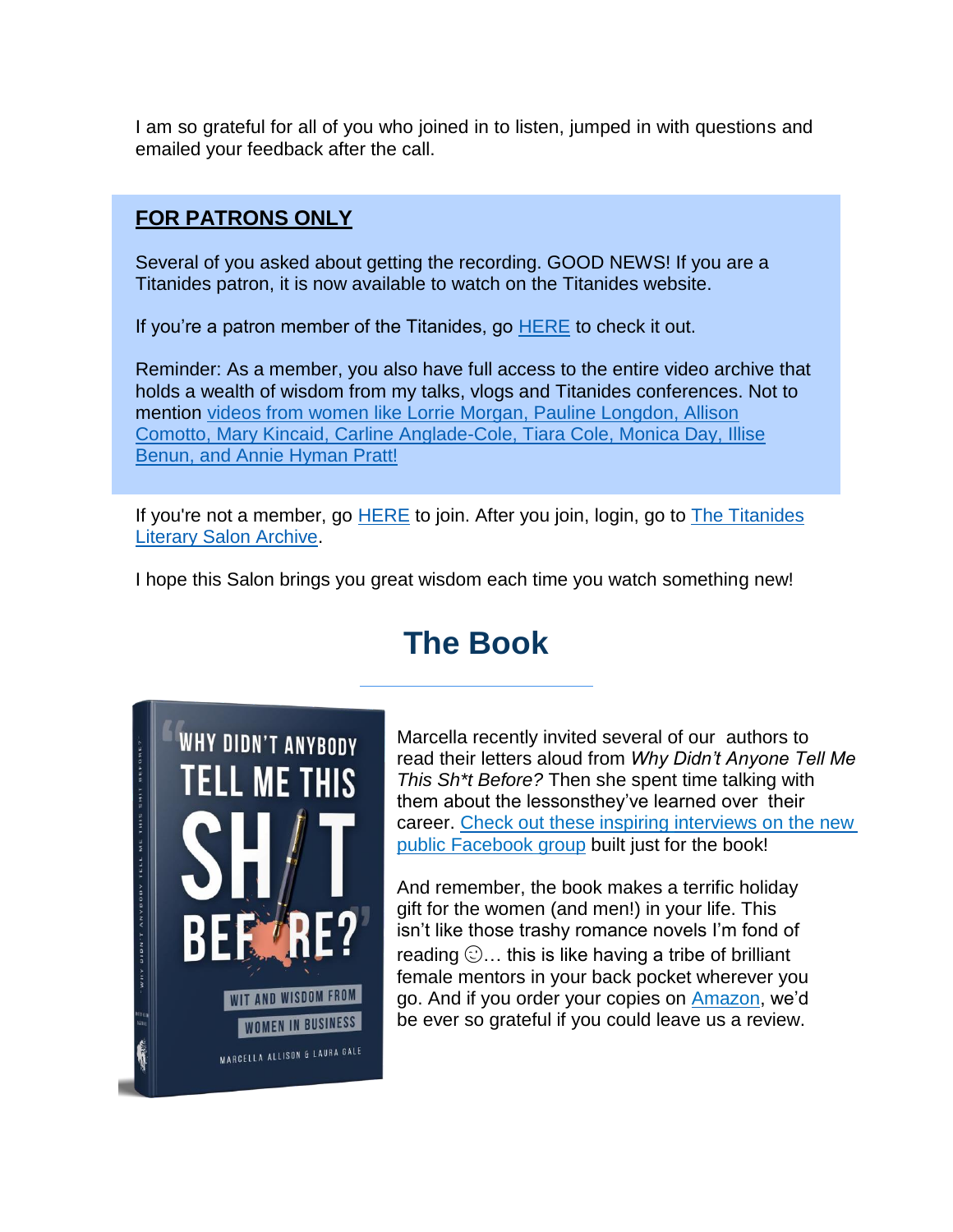# **Upcoming Events**

### **Titanides West Coast Women's Breakfast @ The Copywriters Club In Real Life event (TCC IRL)!**

### ADD TO 2020 RESOLUTIONS

In the new year, resolve to make it to an in-person Titanides gathering!

First on the list: A breakfast with Marcella and Titanides gals on the West Coast at *[The Copywriter Club In Real Life event in March](https://thecopywriterclub.com/tccirl-1/)*

*Kira Hug and Rob Marsh are gathering RSVPs now for the event!*

*WHERE: San Diego, California WHEN: March 12-13th, 2020*

### **Stay tuned for more updates on the breakfast in the new year.**

For now, [RSVP for the TCC IRL event](https://thecopywriterclub.com/tccirl-1/) and keep a look out for the details from us about a delectable Cali breakfast with your favorite ladies in the business!



# **Where in the World is Marcella?**

Here are just a few places you can find Marcella travelling in 2020.

The Copywriter Club In Real Life March 12-13, 2020, San Diego, CA AWAI Copywriting Bootcamp May 12-15, 2020, Delray Beach, FL Copy Chief Live October 2020 (dates and location TBA)